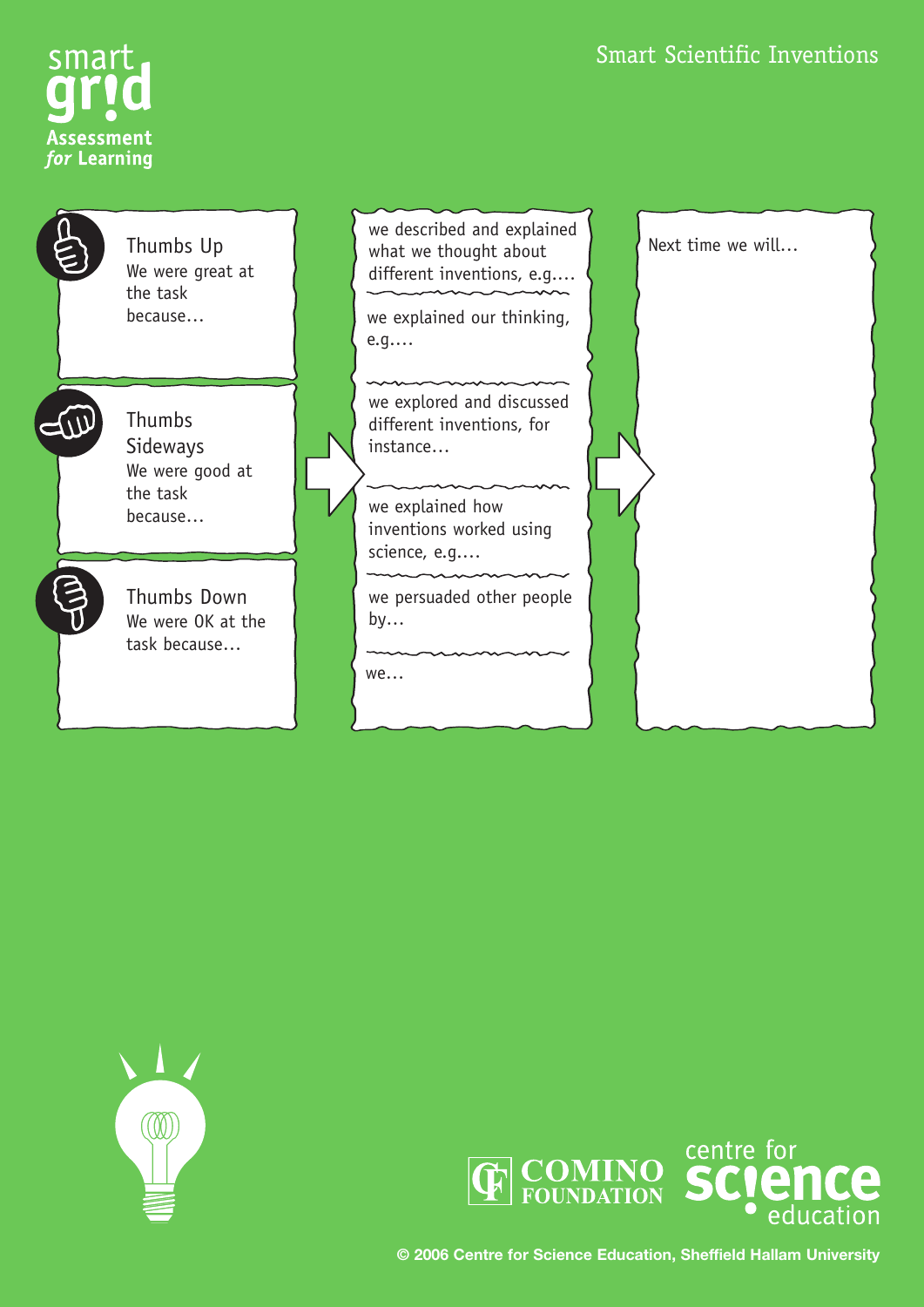



# Smart Scientific Inventions<sup>?</sup>

Communication: to justify opinions Investigative skills: to use scientific language to communicate ideas

Activating Personal Capabilities in Science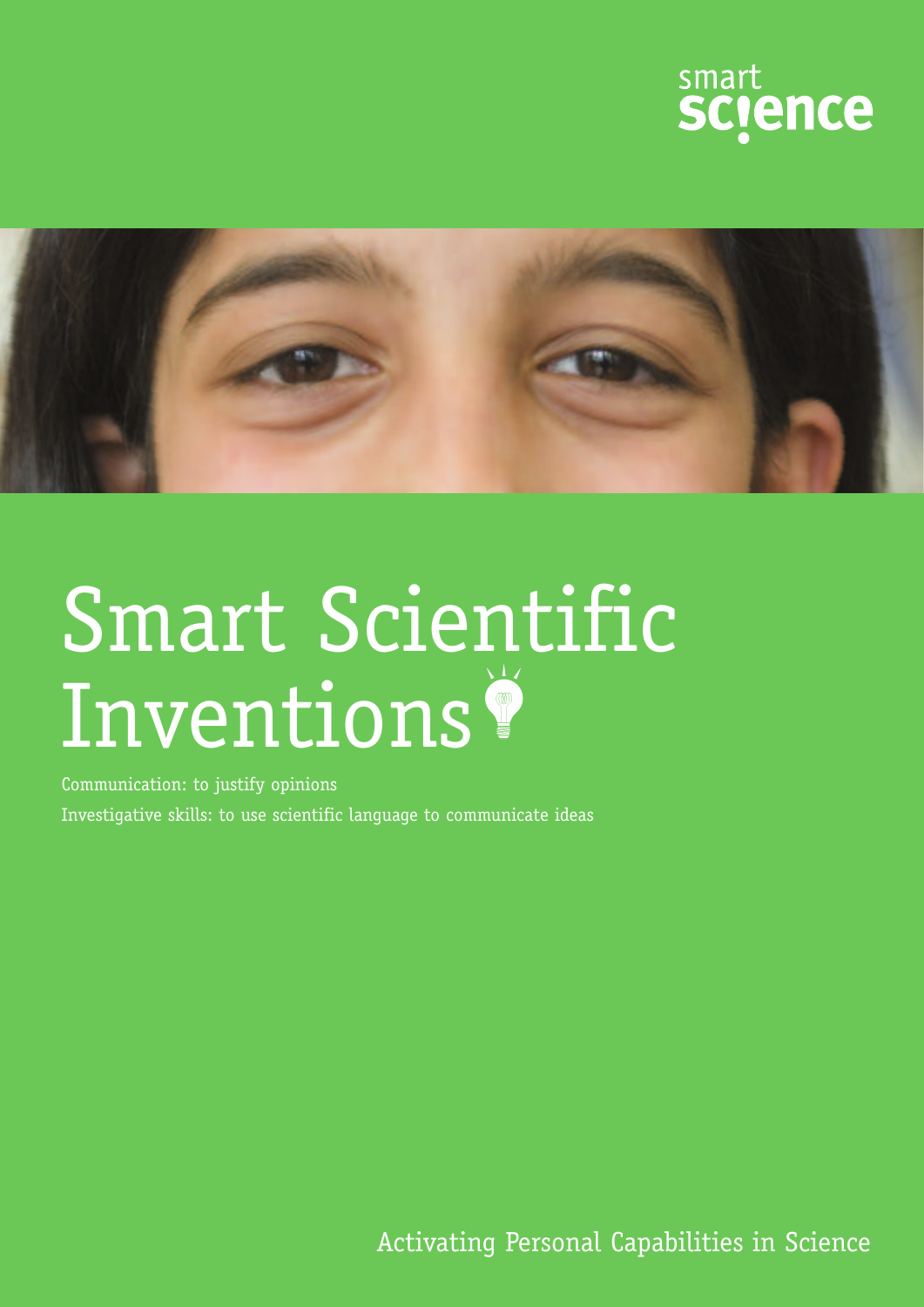





# Generic task **But why?**



**Learning Objective** Communication: to justify opinions

#### **Introducing the task 5 minutes**

Explain to the group that having ideas or opinions about things is great, but being able to say why you think so helps even more. It helps us persuade or convince other people by letting them understand our thinking. 'But why?' is often a question we ask other people so that we understand them better, but how often do we really ask it of ourselves?

There are many questions that we rarely ask 'why' about, for example 'Why is chocolate so tasty?' or 'Why do we have friends?'. This task encourages us to ask 'But why?' to things we've not really thought about much before.

#### **Running the task 15 minutes**

You need: a partner or group of friends.

- 1 Organise the children into teams of four.
- 2 In teams, encourage the children to ask each other intriguing questions. Use the But why? sheet as a stimulus. Emphasise that they should always ask 'why?' after each answer they receive, until they can suggest no more answers.
- 3 Make up reasonable sounding answers or research the question by asking other people, looking in books etc.

#### **Helpful Hints**

A But why? poster is provided for stimulus. If necessary run through an example for the class, such as:

Why do we have friends?

…because we like to talk to other people and have things in common.

Why do we like to talk to other people?

…because it helps us share our feelings and thoughts, and helps us learn.

Why do we need to learn anything anyway?

…because it helps us become more clever about things so that we can get a job and be proud of ourselves.

Why do we need to get a job?

…because we can't always live with our mums and dads, we have to be responsible and stand on our own two feet.

Why do we stand on two feet?

…because that's how many feet we have and we'd fall over if we only stood on one!

Encourage the children to come up with their own questions, or use the following suggestions to start things off.

| If you want it to be general                     | If you want it to be science-linked              |
|--------------------------------------------------|--------------------------------------------------|
| Why does bread always fall butter-<br>side down? | Why does an apple a day keep the<br>doctor away? |
| Why do we have friends?                          | Why are plants green?                            |
| Why do people have feelings?                     | Why are there more bees in summer?               |
| Why are some people left handed and              | Why does the sun rise and set?                   |
| others right handed?                             | Why don't you get insects the size of            |
| Why are sweets so tasty?                         | elephants?                                       |
| Why do we have eggs at Easter?                   | Why do I get thirsty and need water<br>to drink? |
|                                                  | Why do we only see stars at night?               |

#### **Resources**

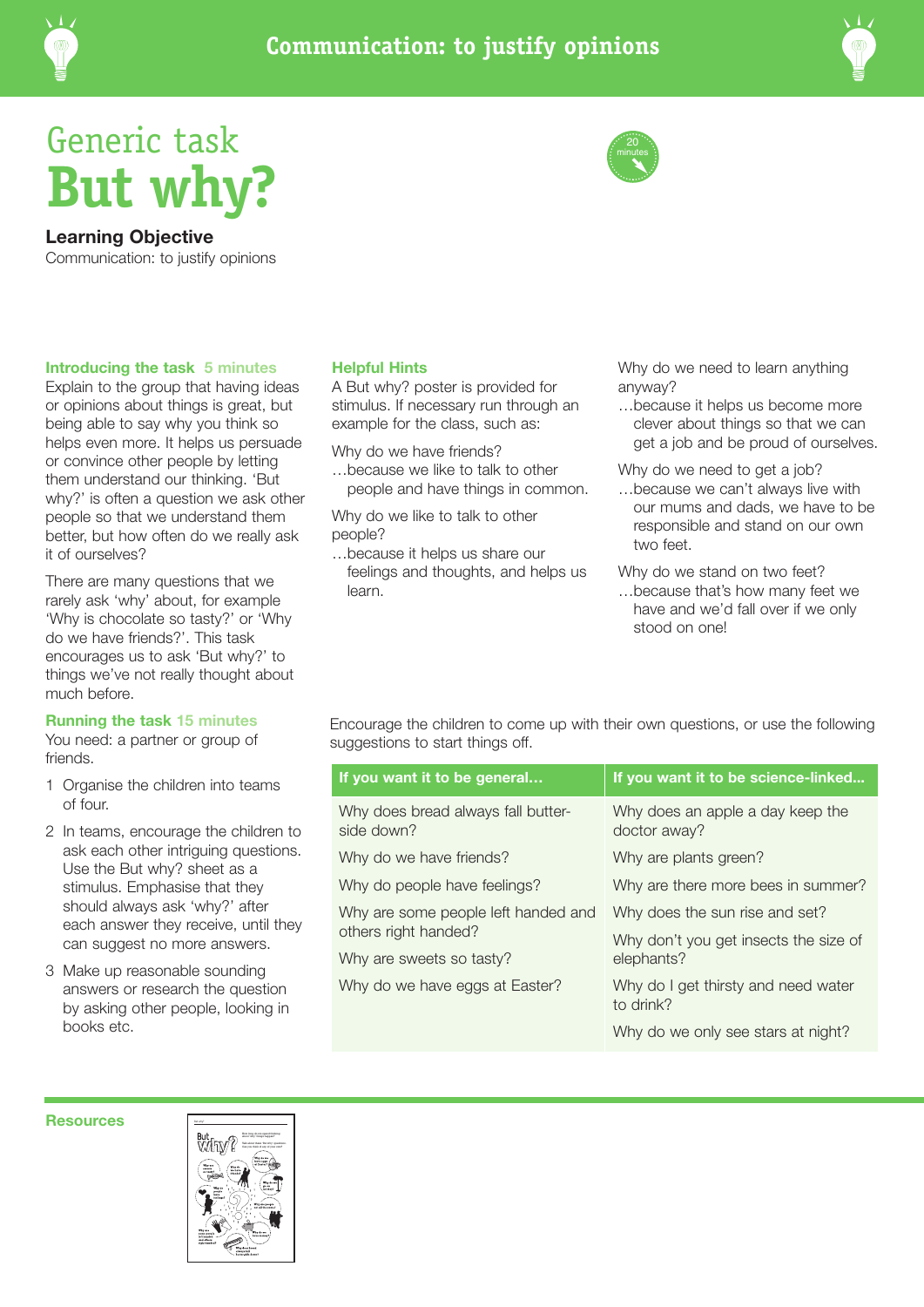



# Science embedded task **Smart Scientific Inventions**



**Learning Objective** 

**National Curriculum Breadth of Study: 2a** 

**Scientific communication** to use appropriate scientific language to communicate ideas about living things, materials, phenomena and processes

#### **Equipment**

Information books, access to the internet would also be useful

#### **Success Criteria**

To be successful the children will:

- describe and explain what they think and why they think it
- persuade others by supporting opinions with information
- explore and discuss a variety of everyday inventions
- give simple scientific explanations, using appropriate scientific language, for how everyday inventions work.

#### **Introducing the task 15 minutes**

Involve the children in a discussion about the types of everyday objects that are scientific inventions, e.g. mobile phones, radios, televisions, fridges, computers etc. Explain that not all inventions are complex and even simple scientific inventions can be very important to people's lives, e.g. matches. Children would be interested to know that in the early 1900s workers making matches, mainly women, were poisoned by the chemicals they used. Their employer was taken to court and prosecuted for poisoning the workers – the first time this ever happened!

Brainstorm other examples and ask the children to talk with a partner to decide which of the suggestions they think was most important. If needed

give them the examples of mobile phones and asthma inhalers to decide upon.

In deciding on their choice they could consider:

- How has this invention affected people's lives today?
- How would this invention have affected people if it was developed 100 years ago?
- Is the invention important for lots of different people, or just a few?
- Does the invention have any dangers?
- What would people use if this invention didn't exist?

Ask volunteers to explain their choice and allow them to give a simple justification for their opinions. Gather all the class's opinions in a class vote.

#### **Running the task 1 hour**

- 1 Divide the class into six teams.
- 2 Read aloud or hand out Smart Inventions.
- 3 Tell the children that each team must prepare an information poster to present their thinking on how the invention works and why it is important to us. They must justify their thoughts and opinions using scientific knowledge and by considering the pros and cons. Use Invention Uses and Invention Dangers Support Cards as appropriate.
- 4 When the posters are complete give each team time to make their presentation and answer questions (2 to 5 minutes is suggested).
- 5 Ask the children to consider if the invention is as important for different groups of people, e.g. the elderly, babies and toddlers, men or women etc., and then to vote for the invention they consider is the most important in their lives.

#### **Reviewing the task 15 minutes**

Discuss some of the ways and reasons they used to justify their opinions and how they tried to persuade people to vote for their inventions. Which reasons were effective and why? Involve the children in reviewing their work and making an overall judgement about how well they communicated and justified their opinions. Use the assessment for learning Smart Grid (see back cover).

#### **Resources**





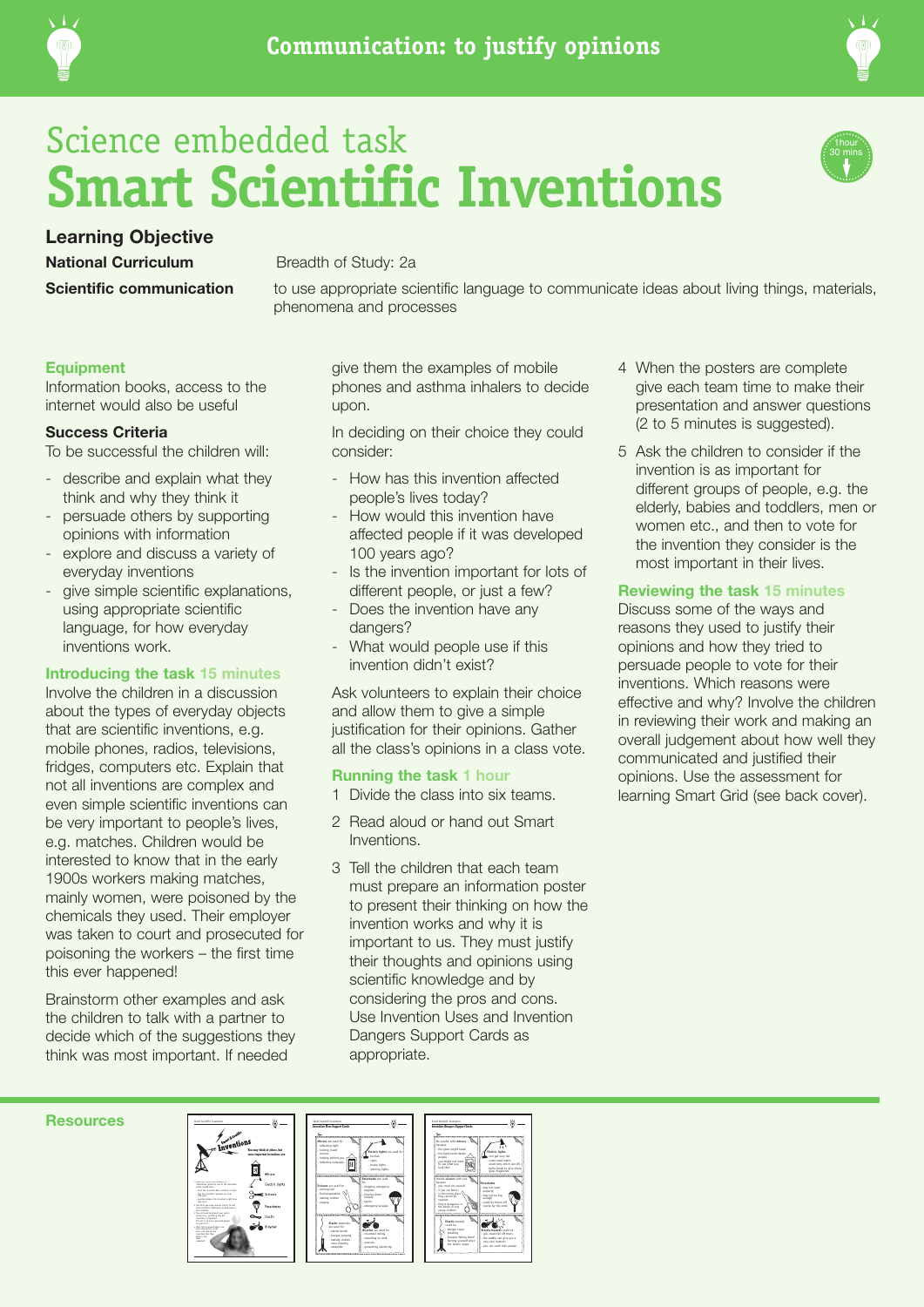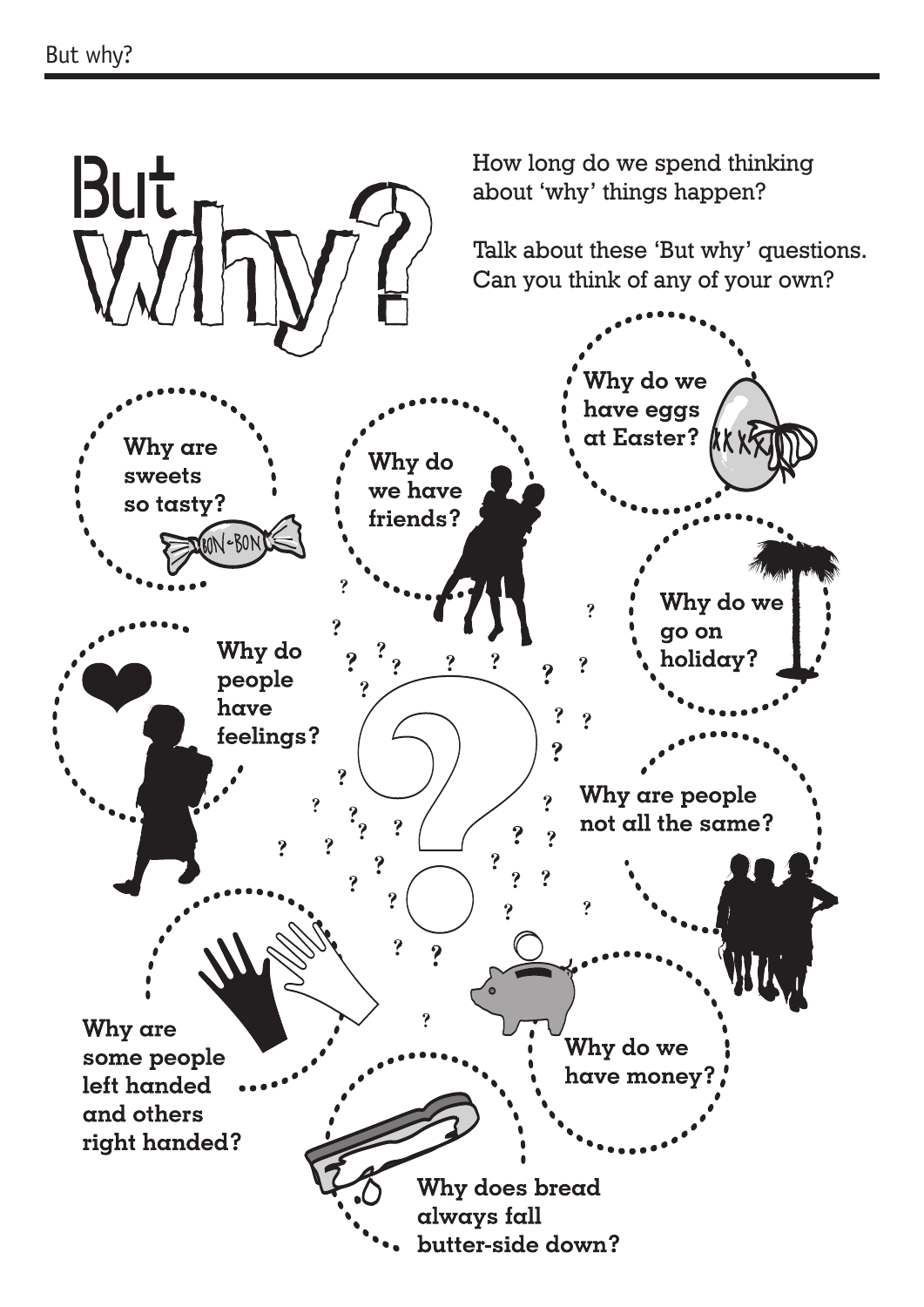

**some important inventions are:**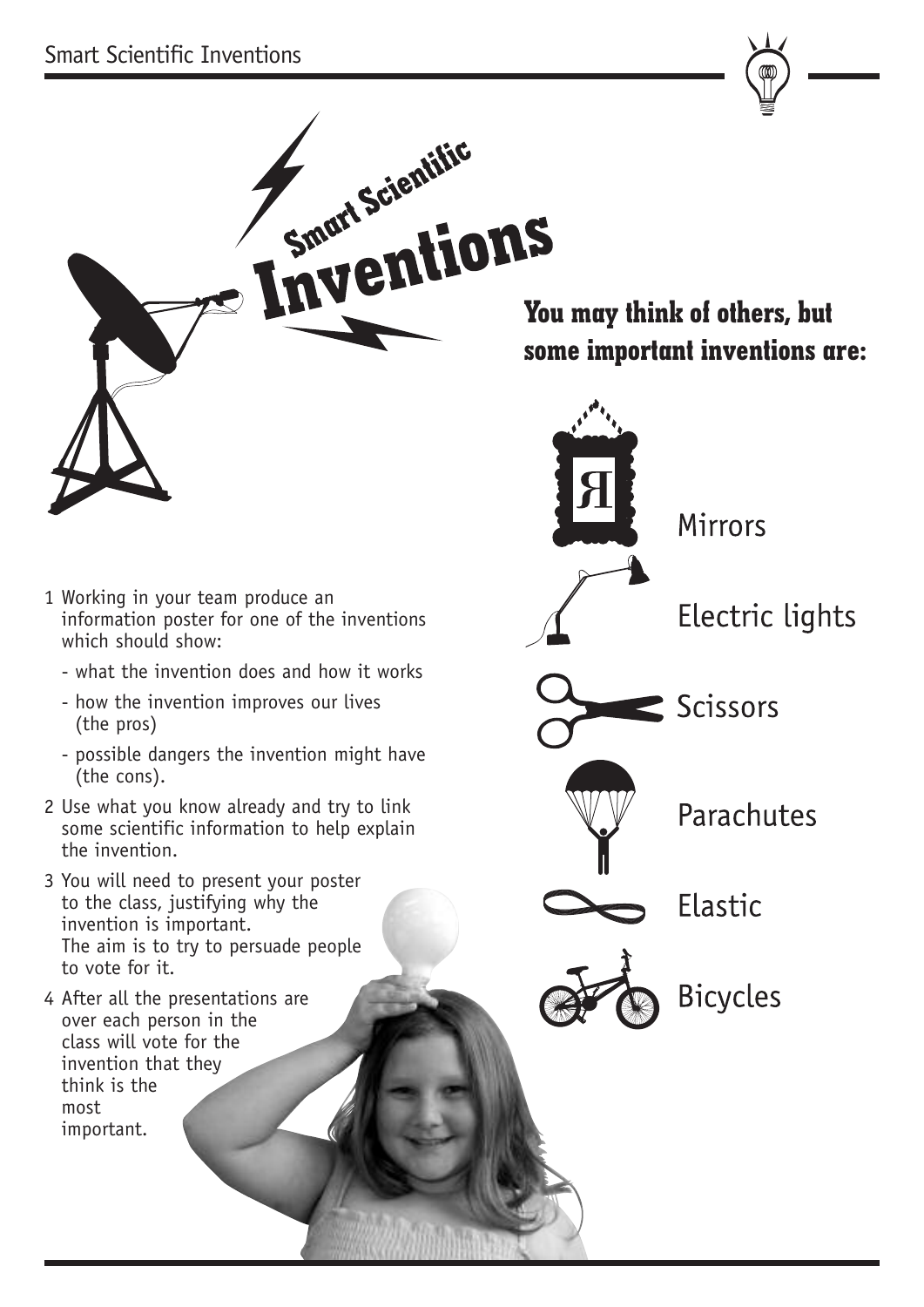## **Invention Uses Support Cards**